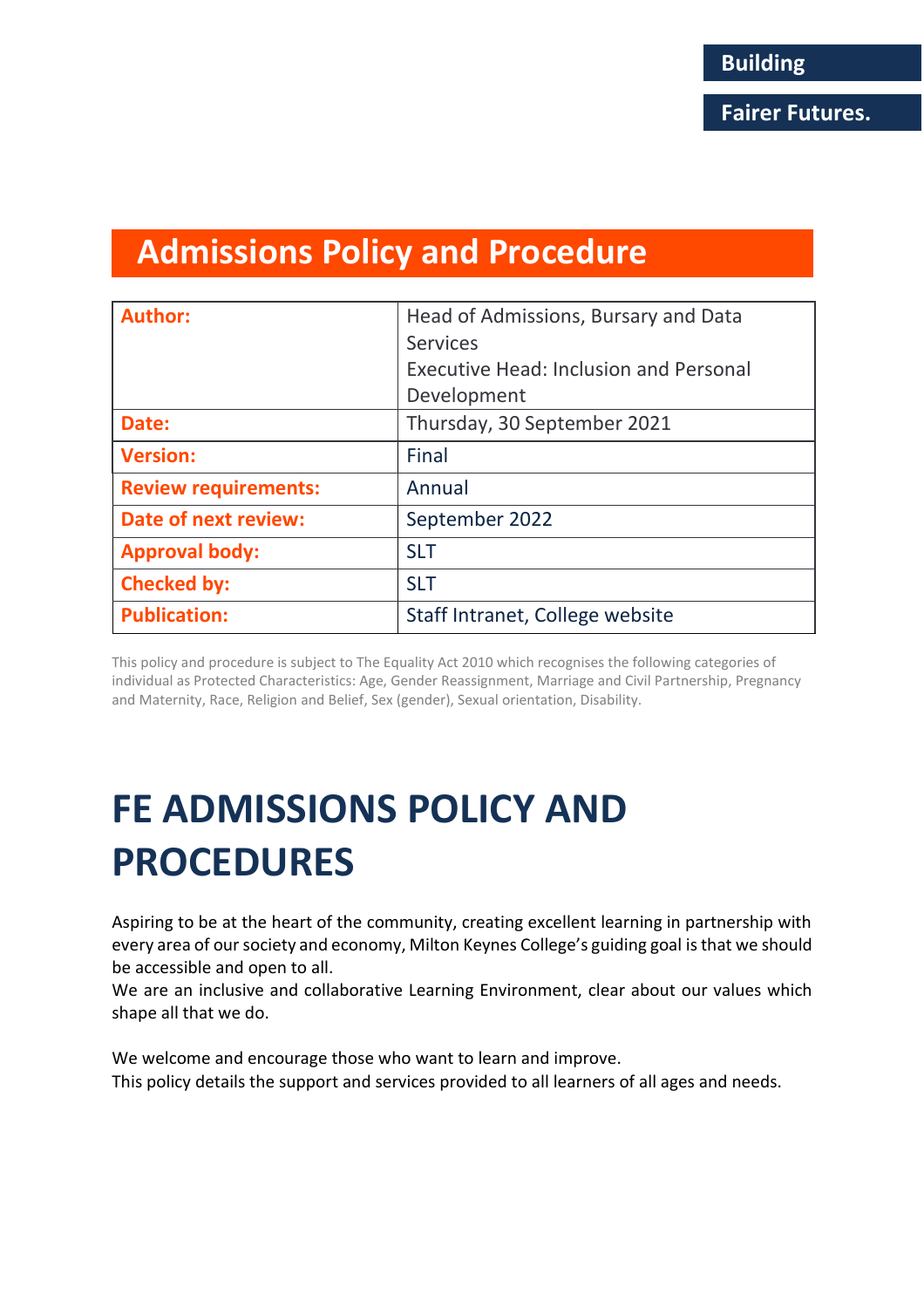## **Policy**

1.1 Milton Keynes College and the IOT are committed to ensuring fairness, transparency and equal opportunities within the legal framework of the UK and best practice.

1.2 We will ensure that applicants have access to impartial information, advice and guidance on the choices available to them.

1.3 All applicants will be provided with appropriate feedback to applicants upon request and decisions will be recorded and responded to in that context. There is a mechanism for appeal against an admissions decision.

1.4 There is support for learners with disabilities/learning difficulties and the College makes reasonable adjustments to specialist equipment, facilities and support where possible. All learners declaring an additional need are screened by the ALS team. Where an applicant has an Education, Health and Care Plan this will be reviewed by the Learning Support Team. The outcome of the application may be delayed where a student has high or complex needs, to allow appropriate decisions to be made. In some circumstances, the College will offer alternative course options either internally or externally.

1.5 The College and the IOT has a duty of care to learners and staff and reserves the right not to admit a learner where there is evidence that they could be a threat or danger to others or themselves, thereby safeguarding the College community. Applicants who have a declared Criminal Conviction will be subject to additional checks, risk assessments and interviews.

1.6 Applicants categorised as Supported Entry learners are deemed to need additional support to meet required expectations. These may also be identified during induction. There will be additional monitoring of progress and attainment with action plans completed and reviews conducted on a regular basis, including an RCR (Right Choice Review) during the first six weeks.

1.7 The College supports the development of English and maths skills and some courses may require these as a condition of admission.

1.8 References or reports may be requested from schools/Colleges/employers/supporting agencies/other organisations for a potential learner.

1.9 Applicants are dealt with on an individual basis and complex cases will be referred to a panel.

1.10 The College and the IoT will insist that DBS checks are undertaken for entry into courses that lead to careers where this is a requirement. Admission will be refused or a student withdrawn as a result of certain convictions. Alternative options may be offered.

1.11 Consideration is given to the changing environment with regard to application numbers and limits. Applications are considered fairly and in date order and this always take precedence.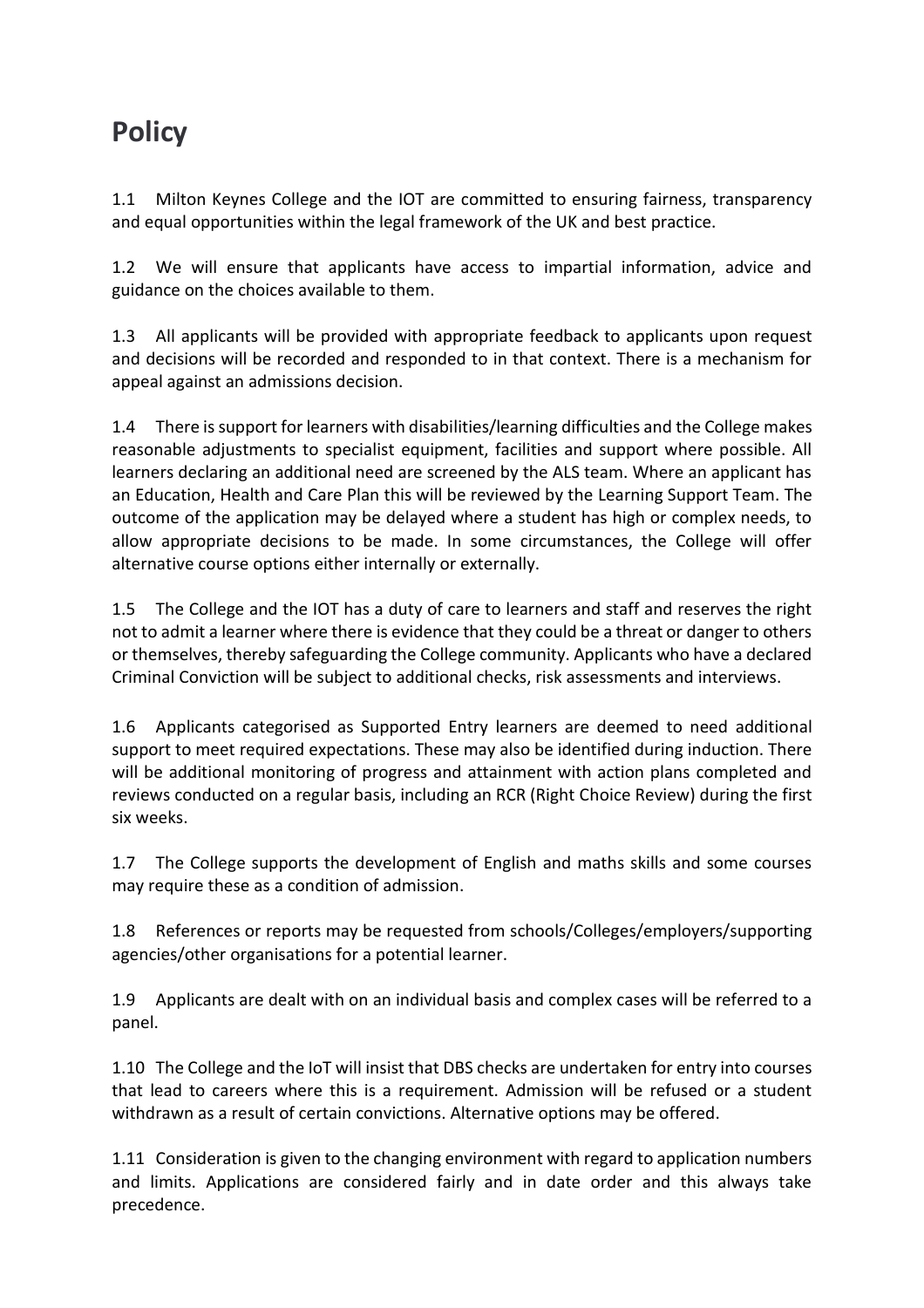1.12 Compliance with the Admissions Policy is monitored through student feedback and other internal audit systems. Feedback is encouraged, whether positive or negative and as a valuable tool to drive improvements in the quality of our services.

## **Right to refuse admission**

- 1.13 The College and the IoT may in its absolute discretion either refuse an application to study, withdraw an offer or withdraw a student currently on programme on the following non-exhaustive grounds:
	- If an applicant is unable to demonstrate the minimum entry requirements for the course or programme applied for
	- If the course or programme applied for is undersubscribed (with the result that its delivery is not viable for the College, IOT or its students) or oversubscribed or if for whatever reason, the course is unable to be delivered or programme applied for
	- If an applicant has a criminal conviction which prevents him/her from undertaking the course or programme applied for
	- If an applicant is considered in reasonable opinion, to endanger or pose a risk of harm to employees or students
	- If the applicant has specific physical, medical, social/mental health or curriculum needs which the College or the IoT considers, in its reasonable opinion, it is unable to meet
	- If an applicant is not deemed Fit to Study as per the Readiness to Learn Policy
	- If an applicant has previously been excluded from this or other educational institutions due to unacceptable behaviour or lack of attendance and/or failure to complete their studies
	- If an applicant provides false, or misleading information on an application or enrolment form

The SEND Panel will review applications for a decision on suitability where a prospective student has been subject to restraint.

The above is a non-exhaustive list and there may be other reasons or circumstances that may give reason whereby a learner could be considered as unsuitable to study on a particular course or programme or at the College and IOT. If it is considered that an applicant is unable to be admitted to the course or programme applied for (whether for one of the above reasons or otherwise), the College and the IoT will explore with the applicant whether there is a suitable alternative course or programme and offer appropriate advice and guidance to enable applicants to make alternative choices.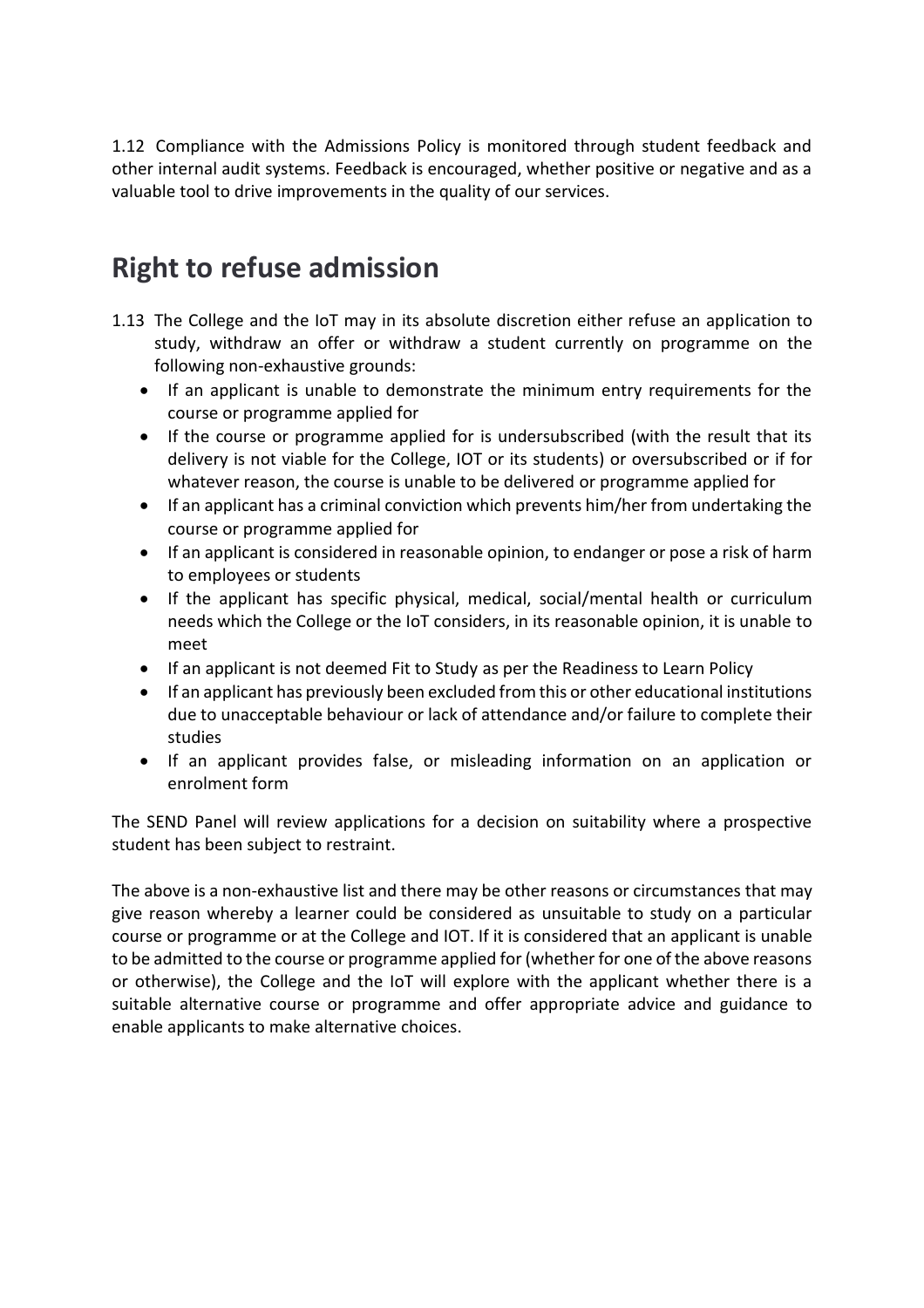#### **Minimum Expectations**

- 3.1 We are committed to ensuring that everyone will receive the highest level of support and customer service with integrity and within a published time frame.
- 3.2 In return, it is expected that students demonstrate appropriate behaviour and attitude.

### **Responsibilities**

- 4.1 The overarching responsibility for ensuring the quality and effective, efficient, implementation of admission practices is the Head of Admissions, Bursary and Data Services who also monitors and reviews the Policy on an annual basis.
- 4.2 Ultimate responsibility for Admissions rests with the Campus Principal who delegates operational accountability to a director.

## **Entry Requirements**

- 5.1 Each programme will have a clear statement on entrance requirements as detailed on the website; [www.mkcollege.ac.uk](http://www.mkcollege.ac.uk/)
- 5.2 The College may require learners to have an appropriate level of English and maths to access their chosen course of study.
- 5.3 Some applicants may be required to undertake literacy and numeracy screening.
- 5.4 Prospective students are selected not only by their formal qualifications, but also their experience, motivation and interest in the course. This is normally established by an interview for the programme.
- 5.5 Adults returning to education are welcome to apply. Consideration may on occasion be given to previous experience and training as an alternative to formal qualifications.
- 5.6 For International Students, overseas qualifications should be equivalent to the UK requirements.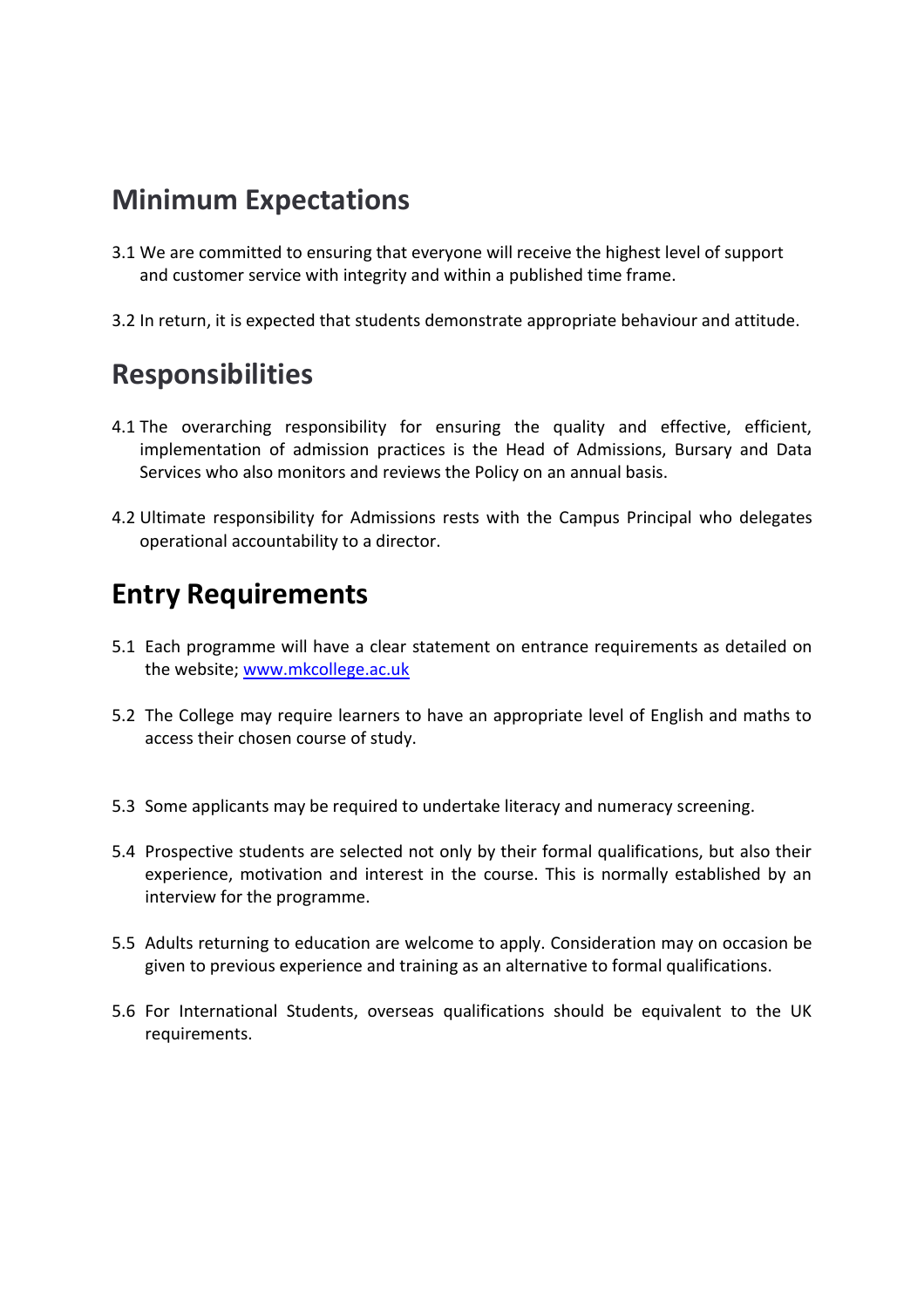#### **Admission Procedures**

The Admissions Department responds to all initial enquiries regarding an applicant's offer, whether they are through the Admissions help desk, open events or website. Additional information regarding Learning Support, Counselling, Careers Advice and Guidance, Childcare provision, and Financial Support is available on the website.

Admission procedures for full time courses are aimed to ensure students have the potential ability to achieve and to successfully complete their chosen course of study and to contribute to the learning environment.

Each applicant is assessed as an individual and this is based on the outcome of some or all of the following activities and information:

Interview Skills or Trades tests Taster or portfolio interview Previous qualifications/experience References

During the initial assessment, the interviewer will explain the options available to match the applicant's interests, including apprenticeships where appropriate. The interview is an opportunity for applicants to discuss their options before making a decision.

All full time students are required to enrol in person. Learning agreements for these students will be produced and signed at enrolment; ID cards will also be provided at this time.

Full time students who are under 16 can only access courses at the College if they are referred by the Learning Advisor at their school or by the Local Authority and if they are dual rolled. These applicants are referred to the Student Development Team who review the application and manage the process.

Some part time courses have specific entry requirements and these, together with the method of enrolment, are published in the part time prospectus, available on the website or at the admissions help desk.

Part time applicants who attend link courses run collaboratively with the College/schools or other providers, will be initially referred by the school to the relevant Coordinator who will provide an individual interview and taster 'experience'.

Individual students under 16 who wish to attend a part time course in addition to their normal school timetable would be required to have parental consent and a supporting letter from the school before they can proceed with the normal application process.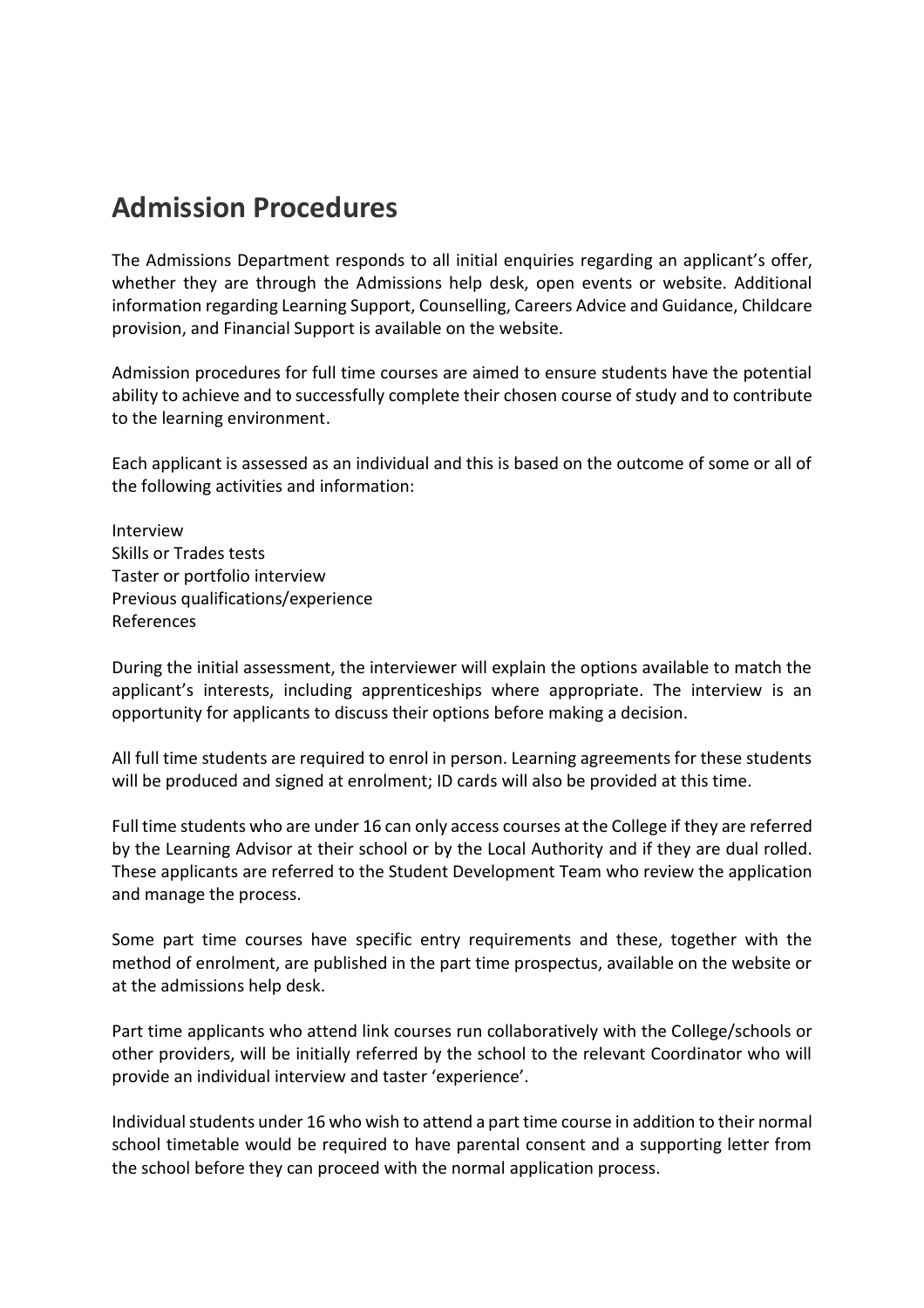## **Right of Appeal Right of appeal against decision to refuse admission**

Where applicants are refused a place, an offer has been withdrawn (or refused a place on the course or programme applied for), they have a right of appeal against the decision. This right must be exercised within five working days of the applicant being refused admission by writing to the Group Directors at [appeals@mkcollege.ac.uk](mailto:appeals@mkcollege.ac.uk) setting out the grounds of their appeal. The unsuccessful applicant will then be invited to an appeal meeting with a Group Director at which they will have the right to be accompanied.

The appeal meeting will normally take place within ten working days of receipt of the unsuccessful applicant's grounds of appeal. The applicant will be written to within ten working days of the appeal to confirm the College's decision. This decision is final and there is no further right of appeal.